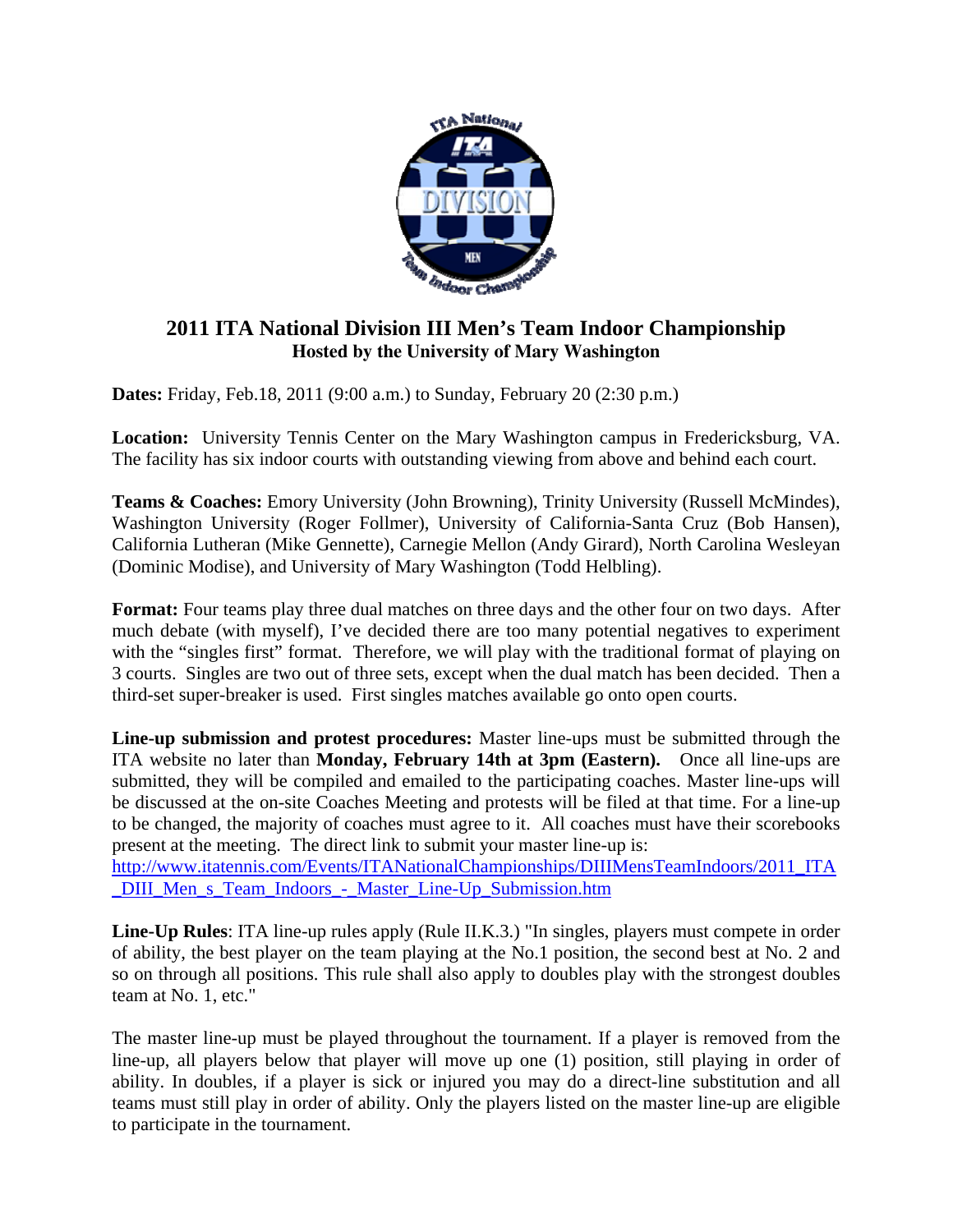#### **Schedule: FRIDAY:**

9:00 AM: MATCH #1 is #3 seed Washington U. vs. #6 seed North Carolina Wesleyan. Cts. 1-3. 9:00 AM: MATCH #2 is #2 seed UC Santa Cruz vs. #7 seed Trinity University. Cts. 4-6. 3:00 PM: MATCH #3 is #1 seed Emory vs. #8 Mary Washington. Cts. 1-3. 3:00 PM: MATCH #4 is #4 seed California Lutheran vs. #5 seed Carnegie Mellon. Cts. 4-6.

## **SATURDAY:**

8:00 AM: MATCH #5 is Loser of Match #1 vs. Loser of Match #2. Cts. 4-6. 8:00 AM: MATCH #6 is Loser of Match #3 vs. Loser of Match #4. Cts. 1-3.

2:00 PM: MATCH #7 is Winner of Match #1 vs. Winner of Match #2. Cts. 4-6. 2:00 PM: MATCH #8 is Winner of Match #3 vs. Winner of Match #4. Cts. 1-3.

8:00 PM: MATCH #9 is  $7<sup>TH</sup>$  place. 8:00 PM: MATCH #10 is  $5<sup>th</sup>$  place.

### **SUNDAY**:

8:30 AM: 3rd PLACE MATCH. Cts. 4-6 8:30 AM: CHAMPIONSHIP MATCH. Cts. 1-3

**Officials:** At least two USTA officials on court at all times (one for each dual match).

**Flight Instructions:** Each team receives a \$1,500 travel reimbursement from the ITA after the tournament if plane reservations were made through Debbie Abdelgainey, at Anthony Travel. (877-284-2254). Teams traveling by ground will receive mileage for up to 2 vans/cars.

### AIRPORT OPTIONS:

- 1. Richmond International (RIC)– this is ONE HOUR and deals with least amount of traffic. However, it is USUALLY the highest cost, but worth checking.
- 2. Regan National Airport (DCA) this in one hour north of us and easy shot down to Fredericksburg.
- 3. Dulles International Airport (IAD) this in one hour and 15 minutes and has more traffic possibilities. But still great if you get a great rate.
- 4. Baltimore Washington Internatl (BWI) this in 1.5 to 2 hours.

**Ground Directions:** From all 4 airports, get to I95 (Richmond would be I95 North, others are I95 South). Off of I95, take exit 130 A. Go through 4 traffic lights, get in left lane, and go under an overpass (which is Rt. 1), then you will go left at the light right after Rt. 1...this is Rt. 3 Business and William St... immediately get in right lane after turning onto William St. and just 20 yards up the hill you want to take the right hand turn (more like bearing to the right of a Y) onto Hanover St. You will see the baseball stadium in front of you and to the right. Continue to the second right hand turn, which is just past the indoor University Tennis Center and is the entrance to the Tennis Complex.

ADDRESS FOR MAPQUEST/GPS PURPOSES: 1129 Hanover Street.

**Hotel:** TOURNAMENT HOTEL is tournament sponsor Wytestone Suites. Wytestone is a very nice hotel within 10 minutes of our indoor tennis center.